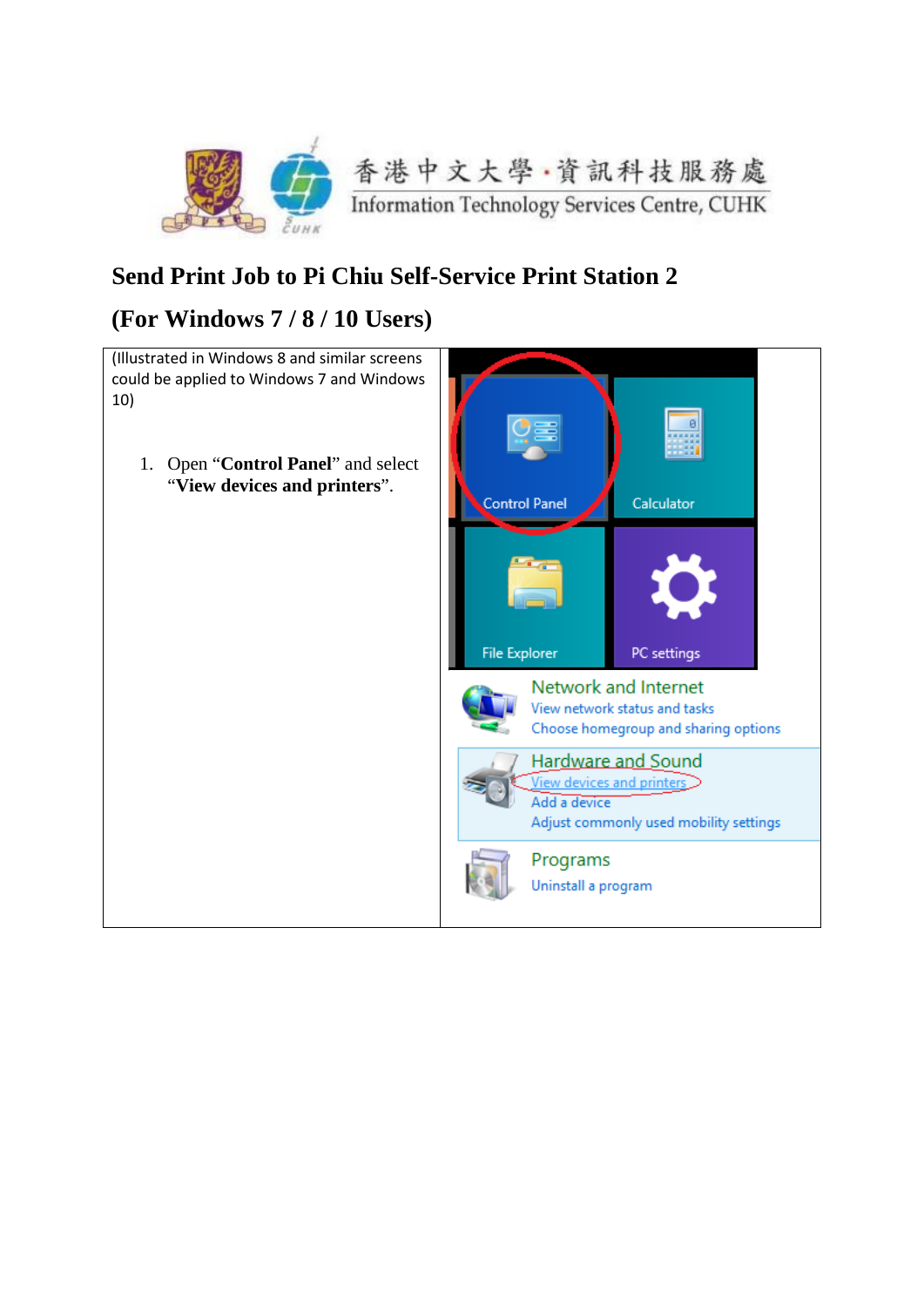|                                                                                                   | 2. Right click "Pi Chiu - Self-<br><b>Service Print Station 2"</b> , then<br>select "Printing Preferences". |                                                                                                                 |    |                                               |  |
|---------------------------------------------------------------------------------------------------|-------------------------------------------------------------------------------------------------------------|-----------------------------------------------------------------------------------------------------------------|----|-----------------------------------------------|--|
|                                                                                                   |                                                                                                             |                                                                                                                 |    | See what's printing<br>Set as default printer |  |
|                                                                                                   |                                                                                                             |                                                                                                                 |    | Printing preferences                          |  |
|                                                                                                   |                                                                                                             | Self-Ser<br>Stat                                                                                                |    | Printer properties                            |  |
|                                                                                                   |                                                                                                             |                                                                                                                 |    | Create shortcut                               |  |
|                                                                                                   |                                                                                                             |                                                                                                                 | HĐ | Remove device                                 |  |
|                                                                                                   |                                                                                                             |                                                                                                                 |    | Troubleshoot                                  |  |
|                                                                                                   |                                                                                                             |                                                                                                                 |    | Properties                                    |  |
| 3.<br>If you did not set User ID before, a                                                        |                                                                                                             | $\pmb{\times}$<br>Warning                                                                                       |    |                                               |  |
|                                                                                                   | warning will pop, press "OK".                                                                               | Job Type: Secure Print cannot be selected with the following settings.<br>Change the settings.<br>User ID: NULL |    |                                               |  |
|                                                                                                   |                                                                                                             |                                                                                                                 |    |                                               |  |
| 4. If you set User ID before and you want to change it, click "Setup" under<br>"Paper/Output" tab |                                                                                                             |                                                                                                                 |    |                                               |  |
| ×<br>÷<br>Pi Chiu - Self-Service Print Stations 2 Printing Preferences                            |                                                                                                             |                                                                                                                 |    |                                               |  |

| 靈<br>Paper/Output                                                              | Pi Chiu - Self-Service Print Stations 2 Printing Preferences<br>ᄎ<br>Image Options   Color Options   Layout/Watermark   Advanced   Fax |
|--------------------------------------------------------------------------------|----------------------------------------------------------------------------------------------------------------------------------------|
| Job Type:<br>Secure Print<br>Setup                                             | 2-Sided Print:<br>2-Sided Print<br>٧                                                                                                   |
| Paper:<br>Size: A4 (210 x 297mm)<br>Color: White<br>Type: Automatically Select | Output:<br>Collated<br>v                                                                                                               |
|                                                                                | <b>Output Color:</b><br><b>Black and White</b><br>v                                                                                    |
|                                                                                | <b>Output Method:</b><br><b>Automatically Select</b><br>٧                                                                              |
|                                                                                | <b>Saved Settings:</b><br>A Standard<br>v<br>Edit<br>Save                                                                              |
|                                                                                |                                                                                                                                        |
| <b>Status</b>                                                                  | Default All<br><b>Defaults</b><br><b>Help</b>                                                                                          |
|                                                                                | <b>OK</b><br>Cancel<br>Apply                                                                                                           |